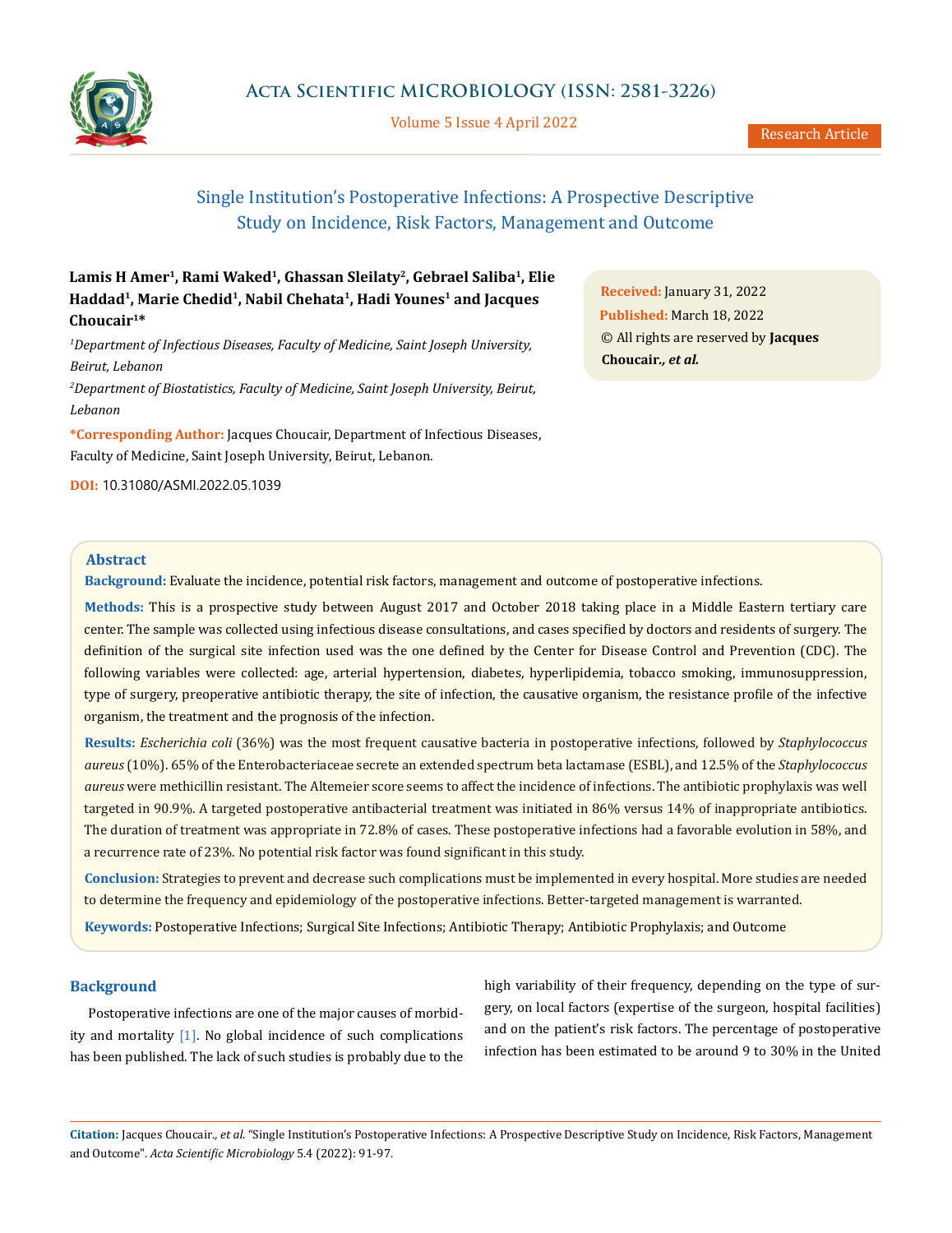States using the National Nosocomial Infections Surveillance System [2]. Postoperative infections not only increase the length of hospitalization but also the cost of care [3].

The Centre for Disease Control and Prevention (CDC) defined surgical site infections (SSIs) as infections of the incision or organ or space that occur after surgery  $[4]$ . The CDC categorized the SSIs into three groups depending on the depth of the infection: infection of the superficial wound occurring in the skin and subcutaneous tissue, infection of the deeper incision reaching the tissues, and infection of organ or the space between the viscera  $[5]$ . Almost half of these healthcare associated infections are preventable when evidence-based strategies are applied [6]. Preventive measures fall into three groups: the preoperative, per operative and postoperative measures [4].

This prospective study was designed to assess the rate of these infections, the causative agents, risk factors and management of such complications. The aim is to improve the prevention and management of postoperative infections.

### **Materials and Methods**

This is a prospective study between August 2017 and October 2018 taking place in a Middle Eastern tertiary care center. Patients meeting the inclusion criteria (see below) were followed. The sample was collected using infectious disease consultations, and cases specified by doctors and residents of surgery. The definition of the surgical site infection used was the one defined by the Center for Disease Control and Prevention (CDC) [7]. The information was collected from computerized records and patients were followed prospectively after meeting the inclusion criteria. Authorization by the ethical committee was obtained for data processing and publication.

#### **Inclusion criteria**

- Surgeries performed between August 2017 and October 2018
- • Surgeries taking place at the tertiary care center
- Patients being 15 years or older
- Patients having a postoperative infection within 30 days of the initial surgery.

#### **Exclusion criteria**

Postoperative surgical infections appearing more than 30 days postoperatively

- Surgeries performed outside the tertiary care center
- Surgeries performed before August 2017 and after October 2018
- Patients aged less than 15 years old.

The following variables were collected using a standardized data collection form: age of the patient, arterial hypertension, diabetes, hyperlipidemia, tobacco smoking, immunosuppression, antibiotic prophylaxis, type of surgery (Altemeier score) [8], laparoscopic surgery, preoperative antibiotic therapy, the site of infection, the causative organism, the resistance profile of the infective organism, the antibacterial treatment (targeted antibiotic therapy, combination of antibiotics, duration), and the course of the infection (cure, relapse, reinfection with other germs, death).

The statistical analysis was done using SPSS software version 20 (Statistical Package for the Social Sciences). The one sample χ2 test was used to analyze the likely impact of categorical variables and the incidence of post-operative infections. The unpaired T-test (or Student's T test) was used to find out if there is a significant difference between means of continuous variables. A p value of 0.05 or less was considered significant and confidence interval of 95% was selected for the analysis.

#### **Results**

6300 surgeries were done during the period of this study. Postoperative infections occurred in 62 patients, making the incidence 0.98%. The mean age of the sample studied was 56.56 years with a standard deviation of 17.11. (Chart 1 shows the age distribution) The average operating time was 321.67 minutes with a standard deviation of 171.34 (minimum value of 60 minutes and maximum value of 660 minutes). The use of antibiotic therapy in the previous 6 months preceding the operation was noted in 15 patients (24% of the studied population): two patients received the antibiotic targeting a different site of the operation whereas the rest had an antibiotic treating the operated site. In 90.9%, the preoperative antibiotic prophylaxis administered 30 minutes before the surgery was well adapted. Cephalosporins were the most used preoperative antibiotic followed by penicillin and aminoglycoside (Details in chart 2). 70% of patients had a urinary catheter during their operation.

The skin and soft tissue infections accounted for 80% of postoperative infections, followed by the urinary tract infections 8.2%,

**Citation:** Jacques Choucair*., et al.* "Single Institution's Postoperative Infections: A Prospective Descriptive Study on Incidence, Risk Factors, Management and Outcome". *Acta Scientific Microbiology* 5.4 (2022): 91-97.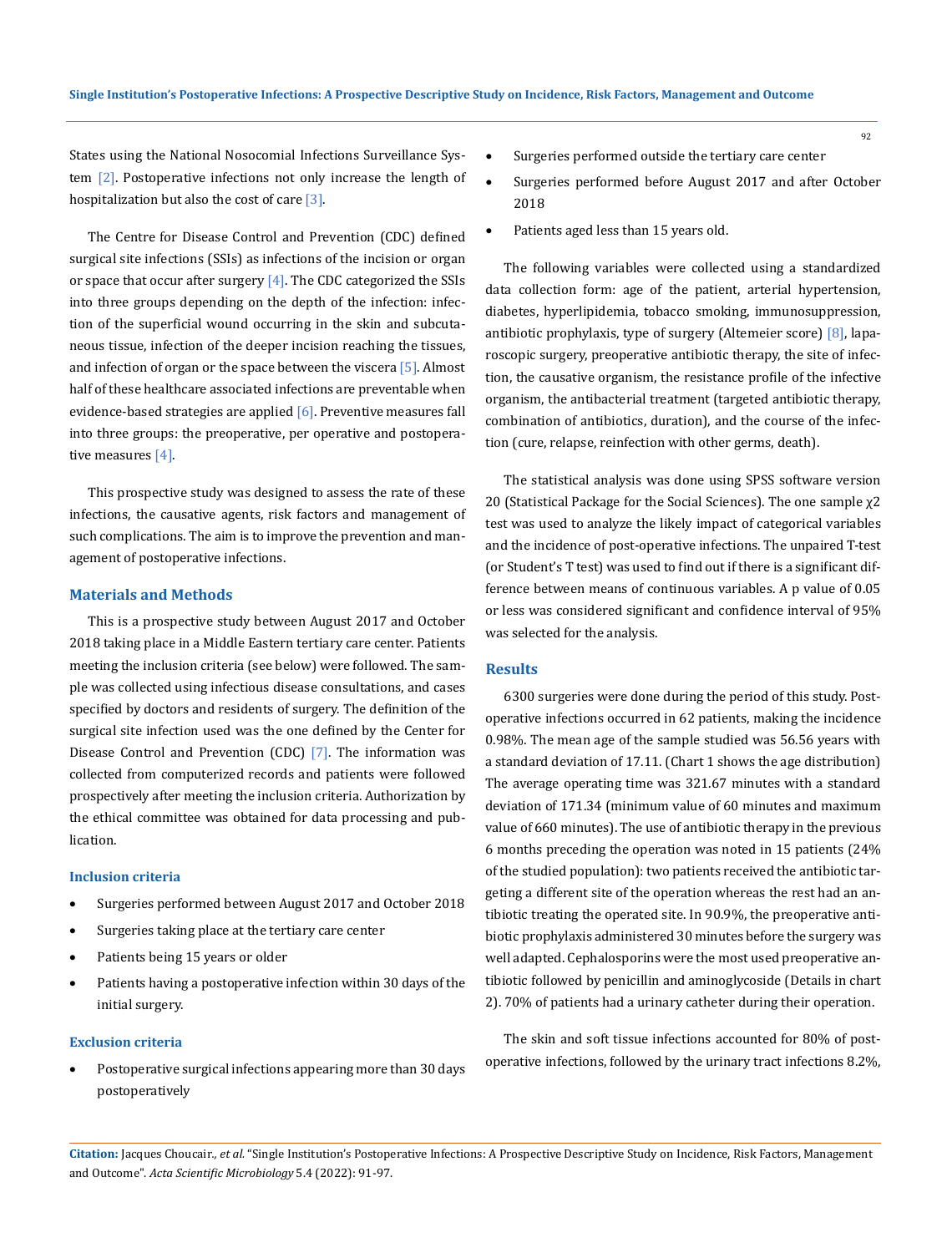followed by Clostridium Difficile infections in 7.6%, and pneumonia in 4.2% of cases.

Urologic operations were the most frequently complicated surgeries (34.4% of the total postoperative infections), followed by general surgery procedures (19.7%). Detailed numbers of postoperative infections by type of operation are shown in table 1.

Of the SSIs, superficial skin infections occurred in 50% of cases, urologic tract infections in 28.3%, abdominal infections in 10.9%, post-operative meningitis in 6.5%, and prosthetic infections in 4.3%.

The most frequent organisms causing the infections (postoperative and surgical site infections) were *Escherichia coli* (36%), followed by the *Staphylococcus aureus* (10%) and Pseudomonas aeruginosa (7.2%). No bacterial growth after 5 days of culture was obtained in 14.4%. No cultures were drawn in 2% of cases. Detailed percentages of causative bacteria are presented in table 2. The antibacterial resistance profile of the isolates was as follows:

- 65% of gram-negative Enterobacteriaceae secreted an extended spectrum beta-lactamase
- 44.8% of gram-negative Enterobacteriaceae were resistant to quinolones
- 3.6% were Enterobacteriaceae were resistant to carbapenem
- 12.5% of *Staphylococcus aureus* was resistant to methicillin.

Potential risk factors for postoperative infection have been studied:

- Older age was not associated with significant postoperative infection risk (p value = 0.819).
- The increased duration of operation was not significantly associated with postoperative infection risk (p-value= 0.382).
- Arterial hypertension, hyperlipidemia, diabetes, immunosuppression, tobacco smoking, cardiac failure, and coelioscopic surgery were not significantly associated with postoperative infection risk (details in table 3).
- The use of antibiotic therapy in the last 6 months preceding the surgery, targeting or not the operated site, does not seem to influence the incidence of post operative infections (p value > 0.05) (Table 3).

Altemeier 1 score appears to be a protective factor for postoperative infections (p-value =  $0.024$  with an Odd Radio <1). The scores 2, 3, and 4 have a value of p-value> 0.05, which do not seem to affect the post-operative infections (details in table 4).

The postoperative antibiotic treatment is analyzed to see the rate of targeted antibiotic therapy, the inappropriate antibiotic use, and the duration of treatment (details in table 5). The most frequently used antibiotics were carbapenems (29.8%), glycopeptides (23.1%) and piperacillin/tazobactam (11.5%).

58% of patients had a favorable outcome at the end of the antibiotic cure and a complete resolution of the infection. 23% of patients had a recurrence of their infection. No death due to a postoperative infection occurred in the studied population.



**Chart 1:** Age distribution of the studies population.



**Chart 2:** Antibiotic prophylaxis administered 30 minutes before the operation of the 62 postoperative infected patients.

**Citation:** Jacques Choucair*., et al.* "Single Institution's Postoperative Infections: A Prospective Descriptive Study on Incidence, Risk Factors, Management and Outcome". *Acta Scientific Microbiology* 5.4 (2022): 91-97.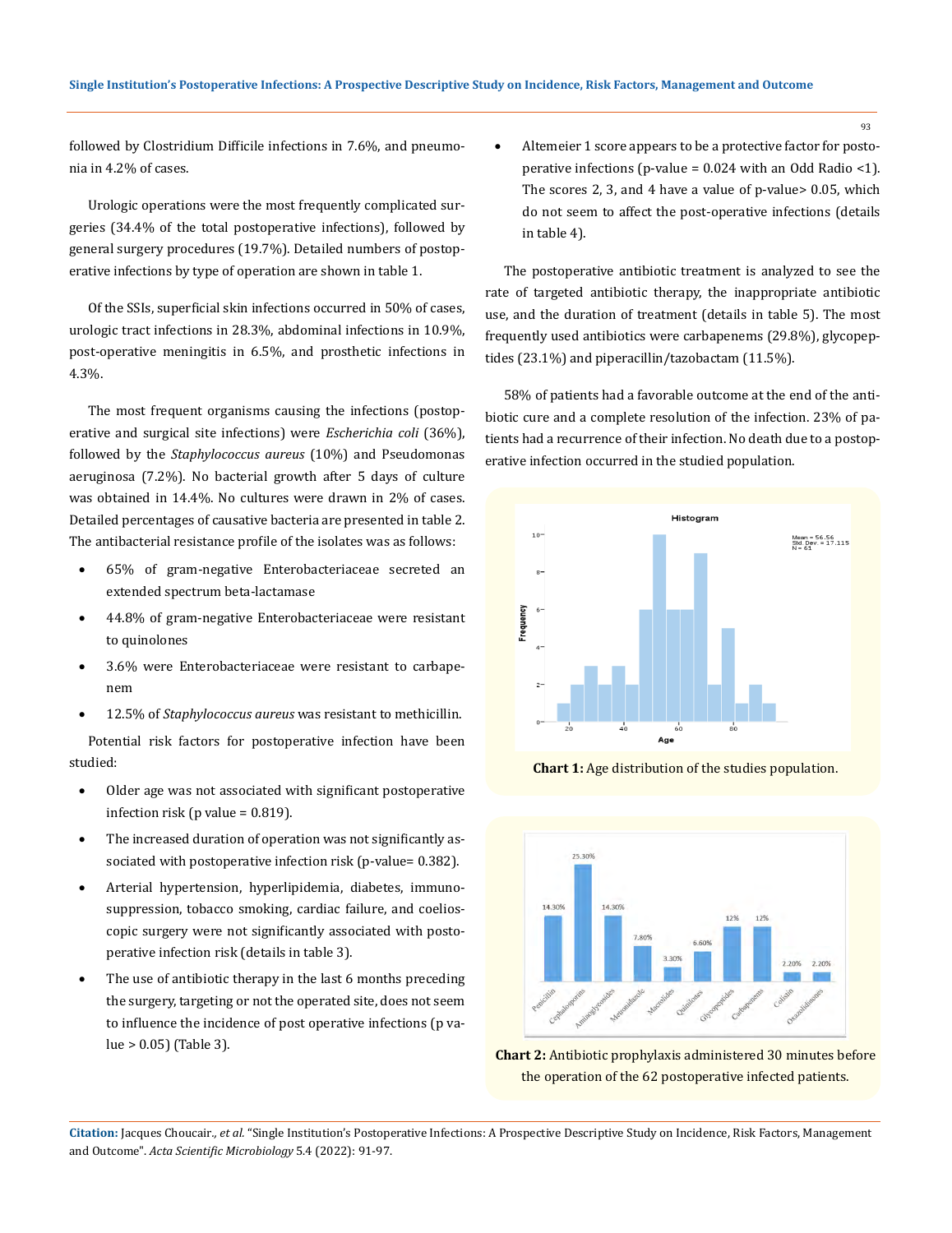#### **Single Institution's Postoperative Infections: A Prospective Descriptive Study on Incidence, Risk Factors, Management and Outcome**

| <b>Type of operation</b>   | Postoperative infections No.<br>(%) |
|----------------------------|-------------------------------------|
| Urologic                   | 21 (33.8)                           |
| <b>General Surgery</b>     | 12 (19.3)                           |
| Orthopedic                 | 7(11.3)                             |
| Neurologic                 | 7(11.3)                             |
| Gynecologic                | 6(9.6)                              |
| Cardiac                    | 4(6.4)                              |
| Plastic and reconstructive | 3(4.8)                              |
| Head and neck              | 2(3.3)                              |

**Table 1:** Number of postoperative infections by type of operation.

| <b>Bacteria</b>           | <b>Total postoperative</b><br>infections <sup>1</sup><br>No. of cultures $(\% )$ | SSIs <sup>2</sup><br><b>No. of cultures</b><br>(%) |  |
|---------------------------|----------------------------------------------------------------------------------|----------------------------------------------------|--|
| Escherichia coli          | 29 (36)                                                                          | 20(40.8)                                           |  |
| Staphylococcus<br>aureus  | 8(10)                                                                            | 7(14.3)                                            |  |
| Pseudomonas<br>aeruginosa | 6(7.2)                                                                           | 6(12.3)                                            |  |
| <i>Enterococcus</i> spp.  | 5 (6)                                                                            | 4(8.2)                                             |  |

| Anaerobes                            | 5(6)                     | 4(8.2)   |
|--------------------------------------|--------------------------|----------|
| Other gram<br>positives <sup>3</sup> | 1(1.2)                   | 1(2)     |
| Other gram<br>negatives <sup>4</sup> | 10(12)                   | 7(14.2)  |
| Clostridium difficile                | 5(6)                     | None     |
| No bacterial growth                  | 11 (14)                  | None     |
| Total number of<br>cultures          | 80 (98.4) <sup>1,5</sup> | 49 (100) |

94

**Table 2:** Percentage of causative bacteria in total postoperative infections and SSIs.

- No culture was drawn in 2% of cases
- SSIs: Surgical site infections
- • Other gram positives consisted of staphylococcus coagulase negative and streptococcus group C
- • Other gram negatives consisted of *Klebsiella pneumoniae*, *Klebsiella oxytoca*, and *Acinetobacter baumannii.*
- Nine patients had multiple sites of infection with more than one positive culture.

|                                                                                  | No. of patients | p-value |       | <b>Value of Odd</b> | Confidence interval 95% |  |
|----------------------------------------------------------------------------------|-----------------|---------|-------|---------------------|-------------------------|--|
|                                                                                  | (%)             |         | Ratio | Lower               | <b>Upper</b>            |  |
| Arterial hypertension                                                            | 28 (46)         | 0.375   | 1.625 | 0.554               | 4.771                   |  |
| Hyperlipidemia                                                                   | 19 (31)         | 0.753   | 1.204 | 0.379               | 3.821                   |  |
| <b>Diabetes</b>                                                                  | 8(13)           | 0.844   | 0.857 | 0.184               | 3.999                   |  |
| Immunosuppression <sup>1</sup>                                                   | 2(3)            | 0.115   | 0.905 | 0.788               | 1.039                   |  |
| Cardiac failure                                                                  | 16 (26)         | 0.356   | 1.821 | 0.505               | 6.564                   |  |
| Tobacco smoking                                                                  | 28 (46)         | 0.845   | 0.900 | 0.312               | 2.595                   |  |
| Coelioscopic surgery                                                             | 2(3)            | 0.297   | 1.053 | 0.980               | 1.130                   |  |
| Previous antibiotic treatment<br>targeting the operated site <sup>2</sup>        | 13 (22.4%)      | 0.484   | 1.667 | 0.395               | 7.041                   |  |
| Previous antibiotic treatment<br>not targeting the operated<br>site <sup>2</sup> | $2(3.4\%)$      | 0.329   | 1.057 | 0.979               | 1.142                   |  |

**Table 3**: χ2 test studying several variables as potential risk factors for postoperative infections in the studied population

- Immunosuppression included corticosteroid, immunosuppressive therapy, chemotherapy and congenital immunodeficiency.
- During the 6 months preceding the operation.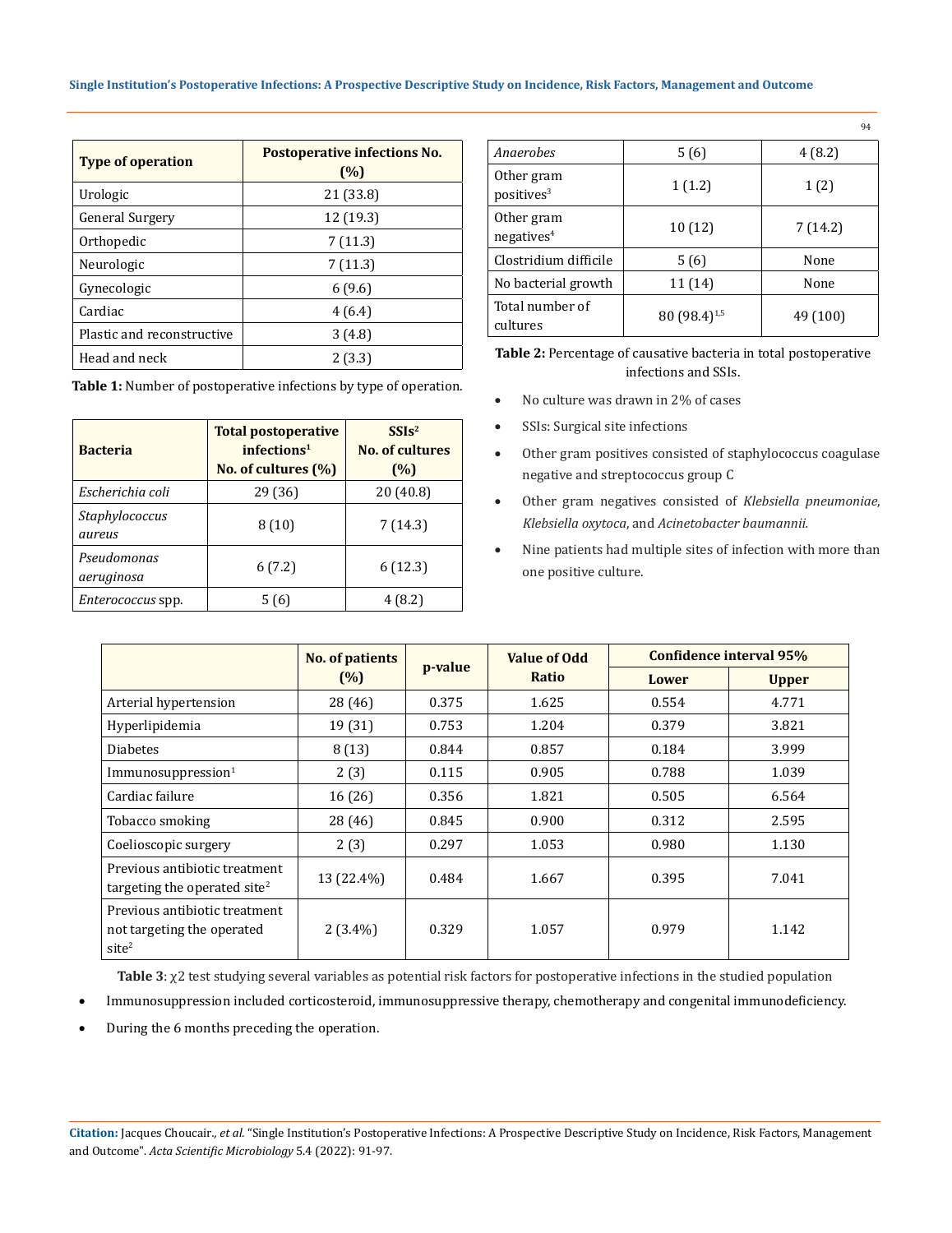|             | Count       | p-value | <b>Odd Ratio</b> | Confidence interval 95% |              |
|-------------|-------------|---------|------------------|-------------------------|--------------|
|             |             |         |                  | Lower                   | <b>Upper</b> |
| Altemeier 1 | 11 (18%)    | 0.024   | 0.22             | 0.05                    | 0.87         |
| Altemeier 2 | 22 (36.1%)  | 0.172   | 0.47             | 0.15                    | 1.40         |
| Altemeier 3 | $8(13.1\%)$ | 0.161   | 4.24             | 0.48                    | 37.06        |
| Altemeier 4 | 18 (29.5%)  | 0.059   | 3.60             | 0.90                    | 14.30        |

**Table 4**: χ2 test studying the likely impact of Altemeier's score on the incidence of post-operative infections.

|                                                   | Number of<br>patients | <b>Total</b><br>number of<br>patients | Percentage |
|---------------------------------------------------|-----------------------|---------------------------------------|------------|
| Targeted antibiotic<br>therapy                    | 49                    | 57                                    | 86%        |
| Inappropriate<br>antibiotic therapy               | 8                     | 57                                    | 14%        |
| Well adapted<br>duration of<br>antibiotic therapy | 43                    | 59                                    | 72.88%     |

**Table 5**: Characteristics of antibiotic treatment for postoperative infections.

## **Discussion**

This study shows that the most frequent organism associated with postoperative infections was *Escherichia coli* (36%), followed by *Staphylococcus aureus* (10%), *Pseudomonas aeruginosa* (7.2%), and *Enterococcus* spp. (6%). In contrast, according to record of the National Nosocomial Infections Surveillance in the US published in 1996, the most frequently encountered postoperative bacteria (more specifically SSIs) was *Staphylococcus aureus* [9]. This difference may be explained by the fact that most postoperative infections seen in our study were post urologic or general surgery procedures. An article published in January 2017 about the most frequently encountered bacteria post urologic interventions showed that *Enterococcus* spp. (27.1%) was the most frequent, followed by *Escherichia coli* (22.9%) [10]. *E. coli* was the most frequently isolated bacteria in general surgery according to a recent study [11]. A study analyzing the incidence of SSIs per site of surgery should be conducted.

Urinary infections outside of SSIs accounted for 18% of postoperative infections. They might be related to the presence of urinary catheter for a prolonged period. In the United States, the incidence of catheter associated urinary tract infection in 2012 was 1.4 to 1.7 per 1,000 catheter days in inpatient adult and pediatric medical/ surgical floors [12], hence the importance of removing catheters when no longer necessary.

This study showed the resistance profile of Enterobacteriaceae and *Staphylococcus aureus*: 65% ESBL producing GNB, 44.8% of resistance to quinolones, 3.6% of carbapenem-resistant Enterobacteriaceae and 12.5% of methicillin resistant *Staphylococcus aureus* (MRSA). Compared to other studies  $[10]$ , these percentages indicate a higher resistance of GNB in the studied population. An effort needs to be done to prevent such resistant infections.

Regarding the operating time, the average in this study was 321.67 minutes +/- 171.34. We did not find a significant correlation between the operating duration and the incidence of postoperative infections. A study published in August 2017 found an increase of 13%, 17%, and 37% of the postoperative infectious risk every 15 minutes, 30 minutes, and 60 minutes respectively [13].

Diabetes did not affect the incidence of postoperative infection in this study. A systematic review and meta-analysis on diabetes and its risk for postoperative SSIs, showed that it is an independent risk factor for SSIs [14].

Tobacco smoking did not affect the incidence of postoperative infection in this study. According to a study published in 2017, tobacco is an essential risk factor for postoperative infections: the risk doubles if the patient smokes on the day of the surgery and reduced in case of cessation on the day of the operation [15]. Tobacco smoking delays healing of the wound, and promotes postoperative complications such as hematomas, thus causing an increase in postoperative infections [16].

**Citation:** Jacques Choucair*., et al.* "Single Institution's Postoperative Infections: A Prospective Descriptive Study on Incidence, Risk Factors, Management and Outcome". *Acta Scientific Microbiology* 5.4 (2022): 91-97.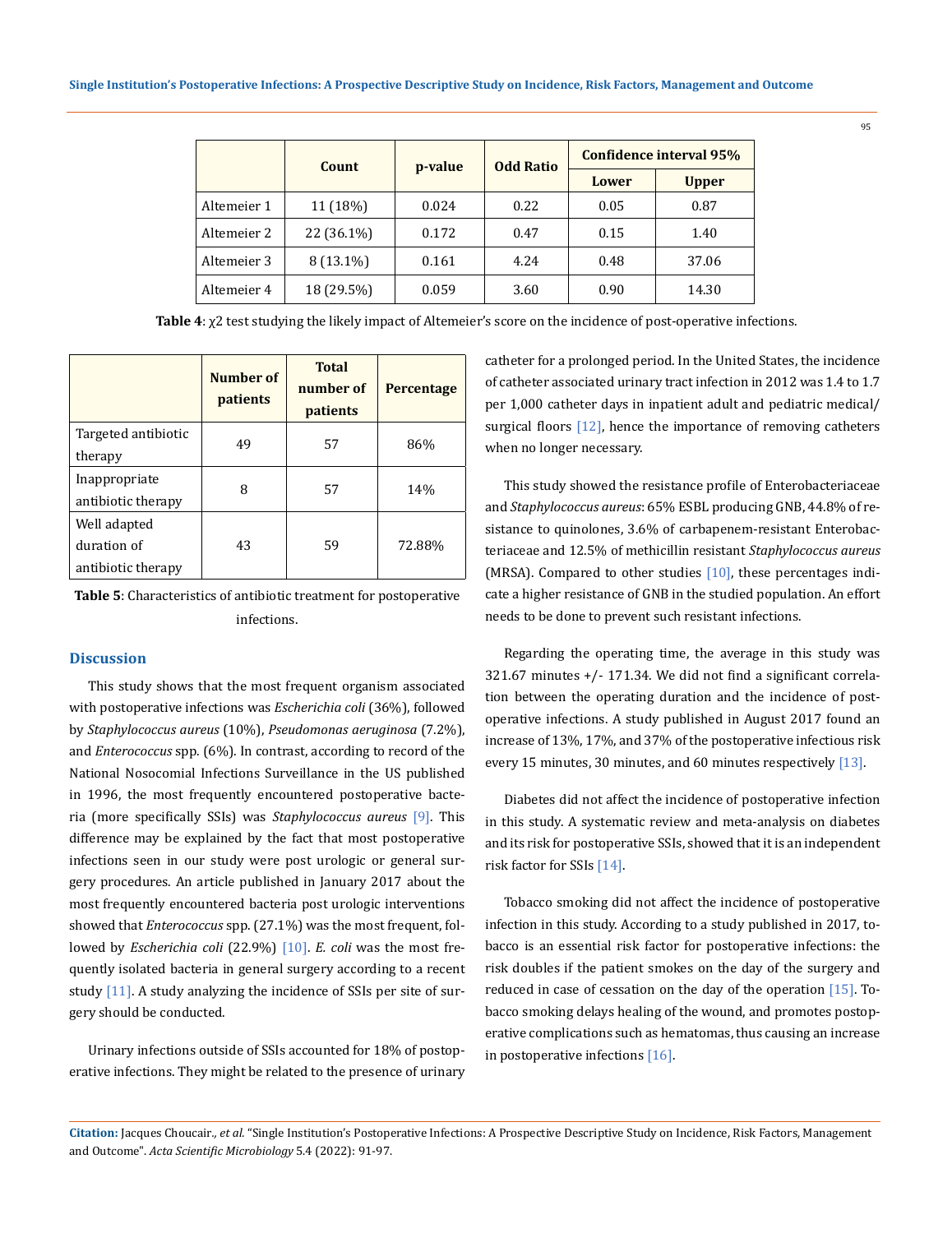Altemeier score reflects the state of the wound: clean or contaminated wound. Altemeier score 1 appeared to be a protective factor for postoperative infections in this study. However, no potential link between Altemeier scores 2, 3 and 4 and the incidence of postoperative infections was found. A contaminated wound is associated with a higher risk of postoperative infection: 2% of SSIs is reported in the presence of a clean wound, and > 30% in the case of a dirty wound [17].

Preoperative antibiotic prophylaxis was inappropriate in 9% of cases. This can be corrected by implementing protocols in the hospital for antibiotic prophylaxis use for the most frequently encountered surgical conditions.

This study has several limitations: it should be noted that the risk factors studied were based on the population having contracted an infection postoperatively only. Comparing to the population that did not have a postoperative infection would have been more reliable. The sample chosen in this study may not represent the real population: the sample was chosen by referring to the infectious diseases consultations, and some cases specified by residents and surgeons. In addition, some information bias may be present: missing or unwritten information by residents in the electronic records. Data collection was pretty difficult as there was no unified track to follow and plenty of missing notes in the surgical files that obliged us to seek the missed information by direct contact with the surgeons, residents and patients opposed to other international hospitals with surveillance methodology of surgical procedures and quality of follow-up  $[18]$ .

#### **Conclusion**

This is a descriptive study that reflects the importance of postoperative infections. This topic remains a major cause of increased length of hospitalization and cost of care. Strategies to prevent and decrease such complications must be implemented in every hospital. More studies are needed to determine the frequency and epidemiology of the postoperative infections.

## **Acknowledgments**

We thank the residents of surgical specialties and the archives department for their great help in achieving this work.

#### **Funding**

This study did not receive any funding.

#### **Bibliography**

1. [Wenzel RP and Pfaller MA. "Feasible and desirable future tar](https://www.sciencedirect.com/science/article/abs/pii/019567019190009W)[gets for reducing the costs of hospital infections".](https://www.sciencedirect.com/science/article/abs/pii/019567019190009W) *Journal of [Hospital Infection](https://www.sciencedirect.com/science/article/abs/pii/019567019190009W)* 18 (1991): 94-98.

- 2. Horan TC., *et al*[. "Nosocomial infections in surgical patients in](https://pubmed.ncbi.nlm.nih.gov/8440883/)  [the United States, January 1986-June 1992. National Nosoco](https://pubmed.ncbi.nlm.nih.gov/8440883/)[mial Infections Surveillance \(NNIS\) System".](https://pubmed.ncbi.nlm.nih.gov/8440883/) *Infection Control [and Hospital Epidemiology](https://pubmed.ncbi.nlm.nih.gov/8440883/)* 14.2 (1993): 73-80.
- 3. Herwaldt LA., *et al*[. "Prospective Study of Outcomes, Health](https://pubmed.ncbi.nlm.nih.gov/17152025/)[care Resource Utilization, and Costs Associated with Postop](https://pubmed.ncbi.nlm.nih.gov/17152025/)erative Nosocomial Infections". *[Infection Control and Hospital](https://pubmed.ncbi.nlm.nih.gov/17152025/)  Epidemiology* [27.12 \(2006\): 1291-1298.](https://pubmed.ncbi.nlm.nih.gov/17152025/)
- 4. Berríos-Torres SI., *et al*[. "Centers for Disease Control and Pre](https://jamanetwork.com/journals/jamasurgery/fullarticle/2623725)[vention Guideline for the Prevention of Surgical Site Infection,](https://jamanetwork.com/journals/jamasurgery/fullarticle/2623725)  2017". *JAMA Surgery* [152.8 \(2017\): 784-791.](https://jamanetwork.com/journals/jamasurgery/fullarticle/2623725)
- 5. [Health \(UK\) NCC for W and C. "Definitions, surveillance and](https://www.ncbi.nlm.nih.gov/books/NBK53724/)  [risk factors". RCOG Press \(2008\).](https://www.ncbi.nlm.nih.gov/books/NBK53724/)
- 6. Umscheid CA., *et al*[. "Estimating the proportion of healthcare](https://pubmed.ncbi.nlm.nih.gov/21460463/)[associated infections that are reasonably preventable and the](https://pubmed.ncbi.nlm.nih.gov/21460463/)  related mortality and costs". *[Infection Control and Hospital Epi](https://pubmed.ncbi.nlm.nih.gov/21460463/)demiology* [32.2 \(2011\): 101-114.](https://pubmed.ncbi.nlm.nih.gov/21460463/)
- 7. Horan TC., *et al*[. "CDC/NHSN surveillance definition of health](https://pubmed.ncbi.nlm.nih.gov/18538699/)  [care-associated infection and criteria for specific types of in](https://pubmed.ncbi.nlm.nih.gov/18538699/)[fections in the acute care setting".](https://pubmed.ncbi.nlm.nih.gov/18538699/) *American Journal of Infection Control* [36.5 \(2008\): 309-332.](https://pubmed.ncbi.nlm.nih.gov/18538699/)
- 8. [l'Urologie M de. Recommandations de bonnes pratiques cli](https://www.urofrance.org/base-bibliographique/recommandations-de-bonnes-pratiques-cliniques-lantibioprophylaxie-en-chirurgie)[niques : l'antibioprophylaxie en chirurgie urologique, par le](https://www.urofrance.org/base-bibliographique/recommandations-de-bonnes-pratiques-cliniques-lantibioprophylaxie-en-chirurgie)  [Comité d'infectiologie de l'association française d'urologie](https://www.urofrance.org/base-bibliographique/recommandations-de-bonnes-pratiques-cliniques-lantibioprophylaxie-en-chirurgie)  [\(CIAFU\) \(2018\).](https://www.urofrance.org/base-bibliographique/recommandations-de-bonnes-pratiques-cliniques-lantibioprophylaxie-en-chirurgie)
- 9. National Nosocomial Infections Surveillance (NNIS) report, data summary from October 1986-April 1996, issued May 1996. "A report from the National Nosocomial Infections Surveillance (NNIS) System". *American Journal of Infection Control* 24.5 (1996): 380-388.
- 10. Alonso-Isa M., *et al*[. "Infección de herida quirúrgica en urología.](https://www.elsevier.es/es-revista-actas-urologicas-espanolas-292-articulo-infeccion-herida-quirurgica-urologia-analisis-S0210480616301152)  [Análisis de factores de riesgo y microorganismos asociados".](https://www.elsevier.es/es-revista-actas-urologicas-espanolas-292-articulo-infeccion-herida-quirurgica-urologia-analisis-S0210480616301152)  *[Actas Urológicas Españolas](https://www.elsevier.es/es-revista-actas-urologicas-espanolas-292-articulo-infeccion-herida-quirurgica-urologia-analisis-S0210480616301152)* 41.2 (2017): 109-116.
- 11. Alp E., *et al*[. "Incidence and risk factors of surgical site infec](https://pubmed.ncbi.nlm.nih.gov/24000102/)[tion in general surgery in a developing country".](https://pubmed.ncbi.nlm.nih.gov/24000102/) *Surgery Today* [44.4 \(2014\): 685-689.](https://pubmed.ncbi.nlm.nih.gov/24000102/)

**Citation:** Jacques Choucair*., et al.* "Single Institution's Postoperative Infections: A Prospective Descriptive Study on Incidence, Risk Factors, Management and Outcome". *Acta Scientific Microbiology* 5.4 (2022): 91-97.